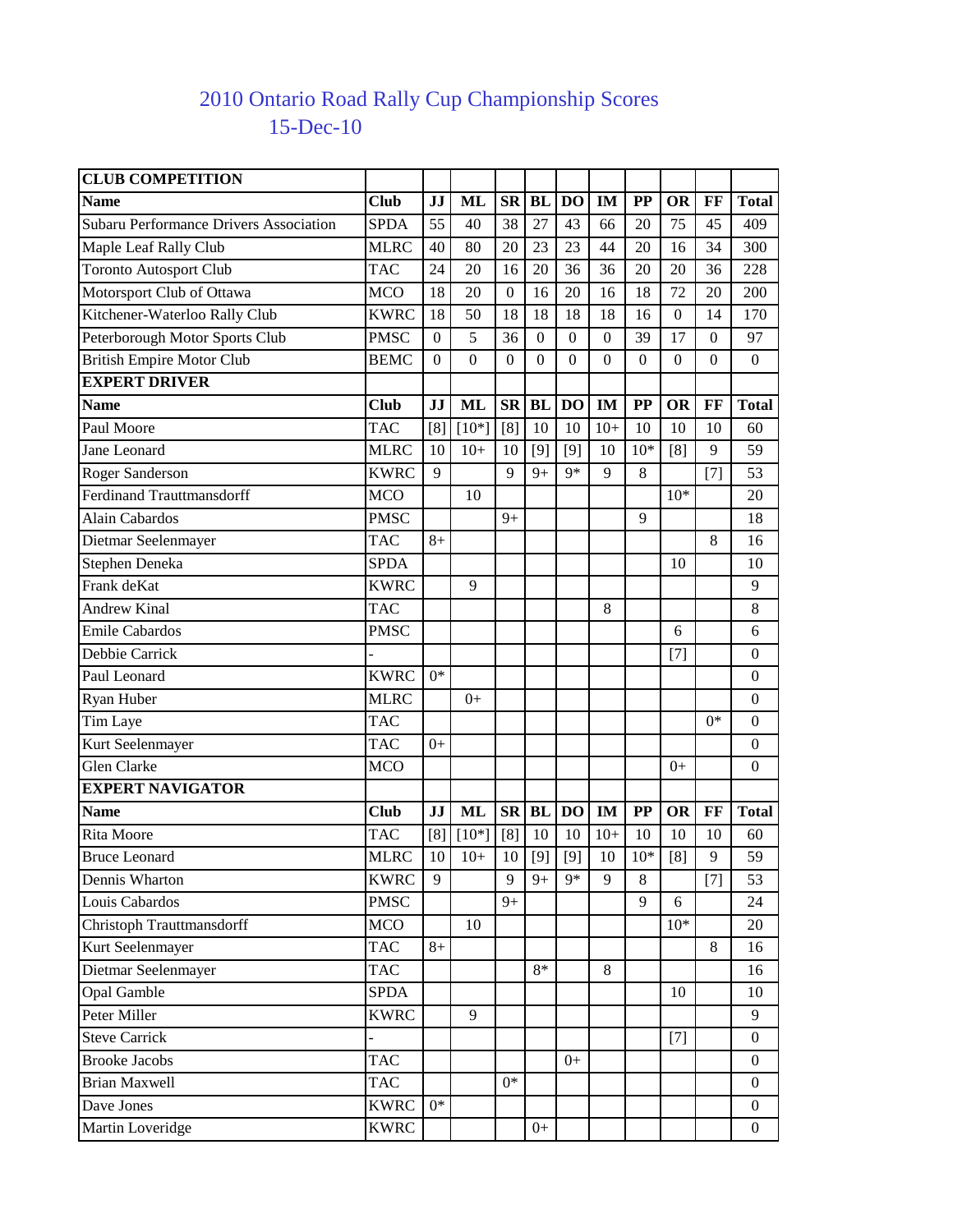| Robert Roaldi                 | <b>MCO</b>  |       |                |                |                |                |                  |                | $0+$           |        | $\mathbf{0}$     |
|-------------------------------|-------------|-------|----------------|----------------|----------------|----------------|------------------|----------------|----------------|--------|------------------|
| <b>INTERMEDIATE DRIVER</b>    | <b>Club</b> | JJ    | <b>ML</b>      | <b>SR</b>      | <b>BL</b>      | <b>DO</b>      | IM               | <b>PP</b>      | <b>OR</b>      | FF     | <b>Total</b>     |
| Stephen Deneka                | <b>SPDA</b> | 10    | 10             | 10             | 10             | 10             | $[9]$            |                |                | $10+$  | 60               |
| <b>Trevor Hancher</b>         | <b>SPDA</b> | 9     | 8              |                |                |                | 10               |                | 9              | $10+$  | 46               |
| Chris Pye                     | <b>MCO</b>  |       |                |                |                |                |                  |                | 10             |        | 10               |
| <b>Bruce Parke</b>            | <b>SPDA</b> |       |                | 9              |                |                |                  |                |                |        | 9                |
| <b>Scott Baker</b>            | <b>KWRC</b> |       | 9              |                |                |                |                  |                |                |        | 9                |
| <b>Bryce Baker</b>            | <b>MLRC</b> |       | 7              |                |                |                |                  |                |                |        | 7                |
| Paul Hartl                    | <b>MLRC</b> |       | 6              |                |                |                |                  |                |                |        | 6                |
| Alexei Stapinski              | <b>MLRC</b> |       | 5              |                |                |                |                  |                |                |        | 5                |
| Peter Rudy                    | <b>MLRC</b> |       | 4              |                |                |                |                  |                |                |        | 4                |
| <b>Nick Narini</b>            | <b>MLRC</b> |       | 3              |                |                |                |                  |                |                |        | 3                |
| Norman Hibbert                | <b>MLRC</b> |       | 2              |                |                |                |                  |                |                |        | $\mathfrak{2}$   |
| Carolyn Ryall                 | <b>MLRC</b> |       |                |                |                |                | $0*$             |                |                |        | $\overline{0}$   |
| <b>INTERMEDIATE NAVIGATOR</b> | <b>Club</b> | JJ    | <b>ML</b>      | <b>SR</b>      | <b>BL</b>      | D <sub>O</sub> | IM               | $\bf PP$       | <b>OR</b>      | FF     | <b>Total</b>     |
| <b>Opal Gamble</b>            | <b>SPDA</b> | 10    | 10             | 10             | 10             | 10             | 9                |                |                |        | 59               |
| Ted Doig                      | <b>SPDA</b> | 9     | 8              | 9              |                |                | 10               |                | 9              |        | 45               |
| Sam Pye                       | <b>MCO</b>  |       |                |                |                |                |                  |                | 10             |        | 10               |
| <b>Brian Harrison</b>         | <b>KWRC</b> |       | 9              |                |                |                |                  |                |                |        | 9                |
| Derek Vincent                 | <b>MLRC</b> |       | 7              |                |                |                |                  |                |                |        | 7                |
| Jeff Hagan                    | <b>MLRC</b> |       | 6              |                |                |                |                  |                |                |        | 6                |
| Richard Gardner               | <b>MLRC</b> |       | 5              |                |                |                |                  |                |                |        | 5                |
| <b>Jake Rudy</b>              | <b>MLRC</b> |       | $\overline{4}$ |                |                |                |                  |                |                |        | 4                |
| David Cotie                   | <b>MLRC</b> |       | $\overline{2}$ |                |                |                |                  |                |                |        | $\overline{2}$   |
| Alan Ryall                    | <b>MLRC</b> |       |                |                |                |                | $0*$             |                |                |        | $\boldsymbol{0}$ |
| Carl Holland                  |             |       | $[3]$          |                |                |                |                  |                |                |        | $\boldsymbol{0}$ |
| <b>NOVICE DRIVER</b>          |             |       |                |                |                |                |                  |                |                |        |                  |
| <b>Name</b>                   | <b>Club</b> | JJ    | <b>ML</b>      | ${\bf SR}$     | <b>BL</b>      | <b>DO</b>      | IM               | <b>PP</b>      | <b>OR</b>      | FF     | <b>Total</b>     |
| Peter Brownhill               | <b>MCO</b>  | 9     |                |                | [8]            | 10             | 8                | 9              | 10             | 10     | 56               |
| <b>Tim Burgess</b>            | <b>SPDA</b> | $[7]$ | [8]            |                | 10             | 9              | 9                | 10             | 9              | 9      | 56               |
| <b>Taras Magun</b>            | <b>MLRC</b> | 8     |                |                | 6              | $\tau$         | $\boldsymbol{7}$ |                |                | 8      | 36               |
| <b>Kyle Power</b>             | <b>SPDA</b> | 6     | $\overline{4}$ |                | $\overline{7}$ |                | 10               |                |                | $\tau$ | 34               |
| Don Armstrong                 |             |       |                |                | 9              | 6              |                  |                |                |        | 15               |
| Marcin Olszewski              |             | 3     | 10             |                |                |                |                  |                |                |        | 13               |
| <b>Glenn Hamilton</b>         | <b>MLRC</b> | 10    |                |                |                |                |                  |                |                |        | 10               |
| Peter Gulliver                | <b>PMSC</b> |       |                | 10             |                |                |                  |                |                |        | 10               |
| Phil Narini                   | <b>MLRC</b> |       | 9              |                |                |                |                  |                |                |        | 9                |
| Shaun Martin                  |             |       |                | 9              |                |                |                  |                |                |        | 9                |
| <b>Ron Billings</b>           | <b>TAC</b>  |       |                |                |                | $\,8\,$        |                  |                |                |        | $8\,$            |
| <b>Scott Pardy</b>            | <b>MCO</b>  |       |                |                |                |                |                  |                | 8              |        | $8\,$            |
| <b>Stephen Livingston</b>     |             |       |                | 8              |                |                |                  |                |                |        | 8                |
| <b>Travis Grubb</b>           | <b>PMSC</b> |       |                |                |                |                |                  | $8\,$          |                |        | $8\,$            |
| Adam Howard                   |             |       |                |                |                |                |                  | $\overline{7}$ |                |        | $\overline{7}$   |
| Andrew Kulikowski             | <b>KWRC</b> |       | $\tau$         |                |                |                |                  |                |                |        | $\tau$           |
| Dan Demers                    | <b>PMSC</b> |       |                | $\overline{7}$ |                |                |                  |                |                |        | $\overline{7}$   |
| Tim Burrell                   | <b>SPDA</b> |       |                |                |                |                |                  |                | $\overline{7}$ |        | $\overline{7}$   |
| Andy Mason                    | <b>SPDA</b> |       |                |                |                |                |                  |                | 6              |        | 6                |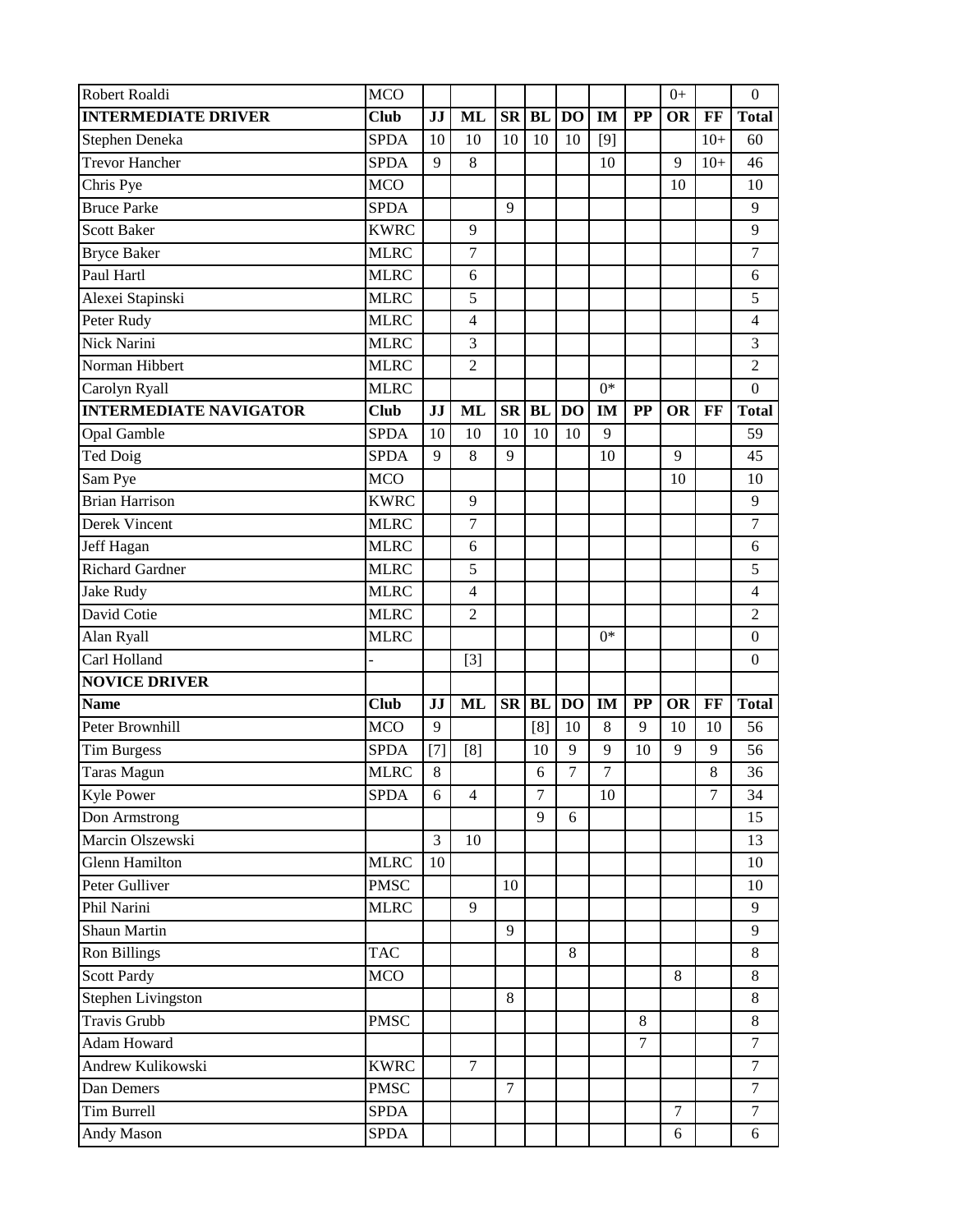| Ming Li                  |             |                | 6                |   |                |                  |   |                  |                  | 6                |
|--------------------------|-------------|----------------|------------------|---|----------------|------------------|---|------------------|------------------|------------------|
| Sandra Maynard           |             |                |                  |   |                |                  |   |                  | 6                | 6                |
| <b>Scott Justason</b>    |             |                |                  |   |                |                  | 6 |                  |                  | 6                |
| Yevgeniy Gospodinov      |             |                | $\boldsymbol{0}$ | 6 |                |                  |   |                  |                  | 6                |
| Alan Ryall               | <b>MLRC</b> |                |                  |   | 5              |                  |   |                  |                  | 5                |
| Alex Oslopov             | <b>SPDA</b> | 5              |                  |   |                |                  |   |                  |                  | 5                |
| <b>Bruce French</b>      |             |                |                  | 5 |                |                  |   |                  |                  | 5                |
| Dave Cotie               | <b>MLRC</b> |                |                  |   |                | 5                |   |                  |                  | $\overline{5}$   |
| <b>Greg Finamore</b>     |             |                |                  |   |                |                  |   |                  | 5                | 5                |
| James Whyte              |             |                |                  |   |                |                  | 5 |                  |                  | 5                |
| Les Konczyk              |             |                | 5                |   |                |                  |   |                  |                  | $\overline{5}$   |
| Raphael Cabardos         |             |                |                  |   |                |                  |   | 5                |                  | 5                |
| Colin McGlone            |             |                |                  |   |                |                  | 4 |                  |                  | $\overline{4}$   |
| Jamie Leveille           | <b>MCO</b>  |                |                  |   |                |                  |   | $\overline{4}$   |                  | $\overline{4}$   |
| Matthew Mattei           |             |                |                  |   | $\overline{4}$ |                  |   |                  |                  | 4                |
| Maxine Petersen-Lee      | <b>SPDA</b> | $\overline{4}$ | $\mathbf{0}$     |   |                |                  |   |                  |                  | $\overline{4}$   |
| Murray Dammier           |             |                |                  |   |                | $\overline{4}$   |   |                  |                  | $\overline{4}$   |
| Warren Xavier            |             |                |                  |   |                |                  |   |                  | $\overline{4}$   | $\overline{4}$   |
| <b>Adam Harvey</b>       |             |                |                  |   |                |                  |   | $\boldsymbol{0}$ | 3                | 3                |
| <b>Benjamin Watts</b>    |             |                |                  |   |                | 3                |   |                  |                  | 3                |
| Eric McKinnon            |             |                |                  |   |                |                  |   | 3                |                  | 3                |
| Nick Whaley              |             |                | 3                |   |                |                  |   |                  |                  | 3                |
| <b>Dmitry Denisenkov</b> |             |                |                  |   |                |                  |   |                  | $\overline{2}$   | $\overline{c}$   |
| James Carrigan           |             |                |                  |   |                |                  |   | $\overline{2}$   |                  | $\overline{2}$   |
| Laszlo Toth              | <b>MLRC</b> | $\overline{2}$ | $\boldsymbol{0}$ |   |                |                  |   |                  |                  | $\overline{2}$   |
| Leif Wilson              |             |                |                  |   |                | $\overline{2}$   |   |                  |                  | $\overline{c}$   |
| Vitali Mossounov         |             |                | $\overline{2}$   |   |                |                  |   |                  |                  | $\overline{2}$   |
| <b>Aaron Neilly</b>      |             |                | $\mathbf{1}$     |   |                |                  |   |                  |                  | $\mathbf{1}$     |
| Darren deRoos            |             | 1              |                  |   |                |                  |   |                  |                  | $\mathbf{1}$     |
| Jamie Smith              |             |                |                  |   |                | $\mathbf{1}$     |   |                  |                  | $\mathbf{1}$     |
| Marek Mucha              |             |                |                  |   |                |                  |   |                  | 1                | $\mathbf{1}$     |
| Mathieu Thiffeault-Gagne |             |                |                  |   |                |                  |   | $\mathbf{1}$     |                  | $\mathbf{1}$     |
| Alexandere Tehiguirev    |             |                |                  |   |                | $\overline{0}$   |   |                  |                  | $\boldsymbol{0}$ |
| Andrei Semine            |             |                |                  |   |                | $\boldsymbol{0}$ |   |                  |                  | $\mathbf{0}$     |
| <b>Anthony Posa</b>      |             |                |                  |   |                | $\boldsymbol{0}$ |   |                  |                  | $\boldsymbol{0}$ |
| Chris Bernier            | <b>MCO</b>  |                |                  |   |                |                  |   | $\boldsymbol{0}$ |                  | $\boldsymbol{0}$ |
| Chris Haid               |             |                |                  |   |                |                  |   |                  | $\boldsymbol{0}$ | $\boldsymbol{0}$ |
| Darren Kinlyside         |             |                |                  |   |                |                  |   | $\boldsymbol{0}$ |                  | $\boldsymbol{0}$ |
| David Vanderbrug         |             |                | $\boldsymbol{0}$ |   |                |                  |   |                  |                  | $\boldsymbol{0}$ |
| Dustin Sabo              |             |                | $\boldsymbol{0}$ |   |                |                  |   |                  |                  | $\boldsymbol{0}$ |
| <b>Ed Estoppy</b>        |             |                |                  |   |                |                  |   |                  | $\boldsymbol{0}$ | $\boldsymbol{0}$ |
| Emil Poliakov            | <b>MCO</b>  |                |                  |   |                |                  |   | $\boldsymbol{0}$ |                  | $\boldsymbol{0}$ |
| Garry Allan              |             |                |                  |   |                |                  |   | $\boldsymbol{0}$ |                  | $\boldsymbol{0}$ |
| James Correia            |             |                |                  |   |                |                  |   |                  | $\boldsymbol{0}$ | $\boldsymbol{0}$ |
| Mark Biernacki           | <b>MCO</b>  |                | $\boldsymbol{0}$ |   |                |                  |   |                  |                  | $\boldsymbol{0}$ |
| Massimo Narini           | <b>MLRC</b> |                | $\boldsymbol{0}$ |   |                |                  |   |                  |                  | $\mathbf{0}$     |
| <b>Richard Fender</b>    |             |                |                  |   |                |                  |   |                  | $\boldsymbol{0}$ | $\boldsymbol{0}$ |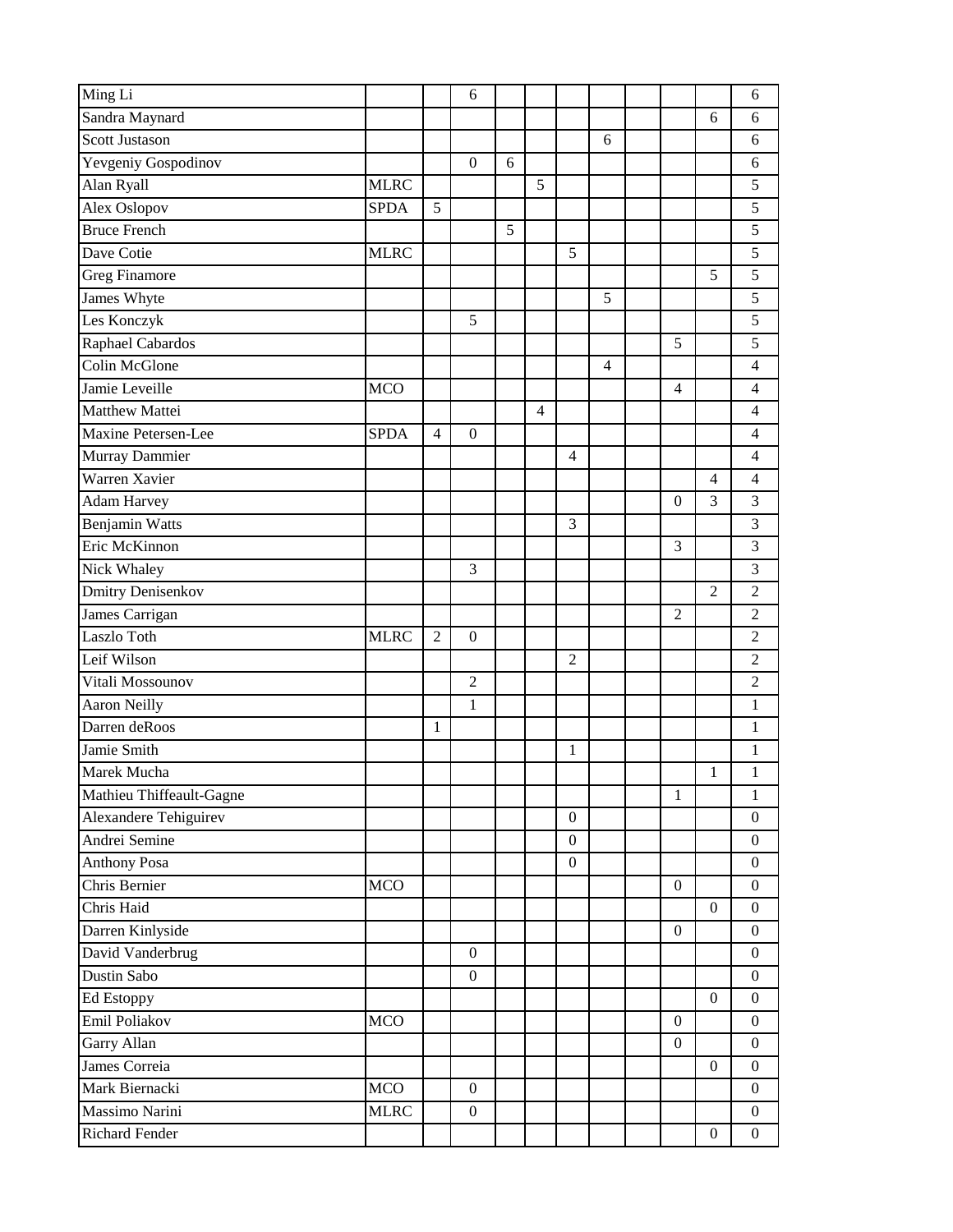| <b>Richard Krottner</b>   | <b>MCO</b>  |                  |                  |            |                |                |                |                  | $\boldsymbol{0}$ |       | $\boldsymbol{0}$ |
|---------------------------|-------------|------------------|------------------|------------|----------------|----------------|----------------|------------------|------------------|-------|------------------|
| Roman Sazonov             |             | $\boldsymbol{0}$ |                  |            |                |                |                |                  |                  |       | $\boldsymbol{0}$ |
| Sean Gaw                  |             |                  |                  |            |                |                |                |                  | $\boldsymbol{0}$ |       | $\boldsymbol{0}$ |
| Sean Kent                 |             |                  | $\boldsymbol{0}$ |            |                |                |                |                  |                  |       | $\boldsymbol{0}$ |
| <b>William Grierson</b>   |             |                  |                  |            |                |                |                |                  |                  | 0     | $\boldsymbol{0}$ |
| Wojtek Mucha              |             |                  | $\boldsymbol{0}$ |            |                |                |                |                  |                  |       | $\boldsymbol{0}$ |
| Yuyu Gu                   |             |                  |                  |            |                |                |                |                  | $\boldsymbol{0}$ |       | $\boldsymbol{0}$ |
| <b>NOVICE NAVIGATOR</b>   |             |                  |                  |            |                |                |                |                  |                  |       |                  |
| <b>Name</b>               |             | JJ               | ML               | ${\bf SR}$ | <b>BL</b>      | <b>DO</b>      | <b>IM</b>      | $\bf PP$         | <b>OR</b>        | FF    | <b>Total</b>     |
| <b>Gary Corbett</b>       | <b>MCO</b>  | 9                |                  |            | [8]            | 10             | 8              | 9                | 10               | 10    | 56               |
| Perry Ford                | <b>SPDA</b> | $[7]$            | [8]              |            | 10             | 9              | 9              | 10               | 9                | 9     | 56               |
| Vitali Mossounov          | <b>MLRC</b> | 8                |                  |            | 6              | $\overline{7}$ | $\overline{7}$ |                  |                  | 8     | 36               |
| Lucas Cummins             |             | 6                | $\overline{4}$   |            | $\overline{7}$ |                |                |                  |                  | $[7]$ | 17               |
| <b>Jeff Kafka</b>         |             |                  |                  |            | 9              | 6              |                |                  |                  |       | 15               |
| Peter Mucha               |             | 3                | 10               |            |                |                |                |                  |                  |       | 13               |
| Yevgeniy Gospodinov       | <b>MLRC</b> |                  |                  |            |                | $\mathbf{1}$   | 10             |                  |                  |       | 11               |
| Peter Watson              | <b>PMSC</b> |                  |                  | 10         |                |                |                |                  |                  |       | 10               |
| Mark Newell               | <b>PMSC</b> |                  | 5                |            |                |                |                | $5+$             |                  |       | 10               |
| Emma Kate Hamilton        | <b>MLRC</b> | 10               |                  |            |                |                |                |                  |                  |       | 10               |
| Stevo Blackburn           |             |                  | 9                |            |                |                |                |                  |                  |       | 9                |
| Jennifer Martin           |             |                  |                  | 9          |                |                |                |                  |                  |       | 9                |
| <b>Marlene Billings</b>   | <b>TAC</b>  |                  |                  |            |                | 8              |                |                  |                  |       | $8\,$            |
| <b>Kate Davison</b>       |             |                  |                  | 8          |                |                |                |                  |                  |       | $\,8\,$          |
| Chris Johnson             | <b>PMSC</b> |                  |                  |            |                |                |                | 8                |                  |       | 8                |
| <b>Bruce French</b>       |             |                  |                  |            |                |                |                |                  | 8                |       | 8                |
| Kevin Moore               |             |                  |                  |            |                |                |                |                  | $\overline{7}$   |       | $\overline{7}$   |
| Gary Sutherland           | <b>KWRC</b> |                  | $\overline{7}$   |            |                |                |                |                  |                  |       | $\boldsymbol{7}$ |
| Colin McGlone             |             |                  |                  |            |                |                |                | $\boldsymbol{7}$ |                  |       | $\boldsymbol{7}$ |
| <b>Brad Demers</b>        |             |                  |                  | $\tau$     |                |                |                |                  |                  |       | $\tau$           |
| Jenny Chau                |             |                  | 6                |            |                |                |                |                  |                  |       | 6                |
| James Dolan               | <b>SPDA</b> |                  |                  |            |                |                |                |                  | 6                |       | 6                |
| David Maynard             |             |                  |                  |            |                |                |                |                  |                  | 6     | 6                |
| Dawn Ashforth             |             |                  |                  |            |                |                | 6              |                  |                  |       | 6                |
| Chris Weigel              |             |                  |                  | 6          |                |                |                |                  |                  |       | 6                |
| Sebastian Strachan        |             |                  |                  |            | 5              |                |                |                  |                  |       | $\mathfrak{S}$   |
| <b>Sean Travers</b>       | <b>SPDA</b> |                  |                  |            |                | 5              |                |                  |                  |       | 5                |
| <b>Scott Pardy</b>        |             |                  |                  | 5          |                |                |                |                  |                  |       | $\overline{5}$   |
| David Gritt               |             |                  |                  |            |                |                | 5              |                  |                  |       | $\overline{5}$   |
| Alain Cabardos            | <b>PMSC</b> |                  |                  |            |                |                |                |                  | 5                |       | 5                |
| Katie Olechowski          |             |                  |                  |            |                |                |                |                  |                  | 5     | $\overline{5}$   |
| Andrei Bouiourov          |             | 5                |                  |            |                |                |                |                  |                  |       | 5                |
| Sanja Dammeier            |             |                  |                  |            |                | $\overline{4}$ |                |                  |                  |       | $\overline{4}$   |
| Drew McLean               |             |                  |                  |            |                |                |                |                  | $\overline{4}$   |       | $\overline{4}$   |
| Charlene Xavier           |             |                  |                  |            |                |                |                |                  |                  | 4     | $\overline{4}$   |
| Daniel McGinnis           |             |                  |                  |            |                |                | $\overline{4}$ |                  |                  |       | $\overline{4}$   |
| Christine Laughlen        |             | $\overline{4}$   | $\boldsymbol{0}$ |            |                |                |                |                  |                  |       | $\overline{4}$   |
| <b>Alexander Tomasiak</b> |             |                  |                  |            | $\overline{4}$ |                |                |                  |                  |       | $\overline{4}$   |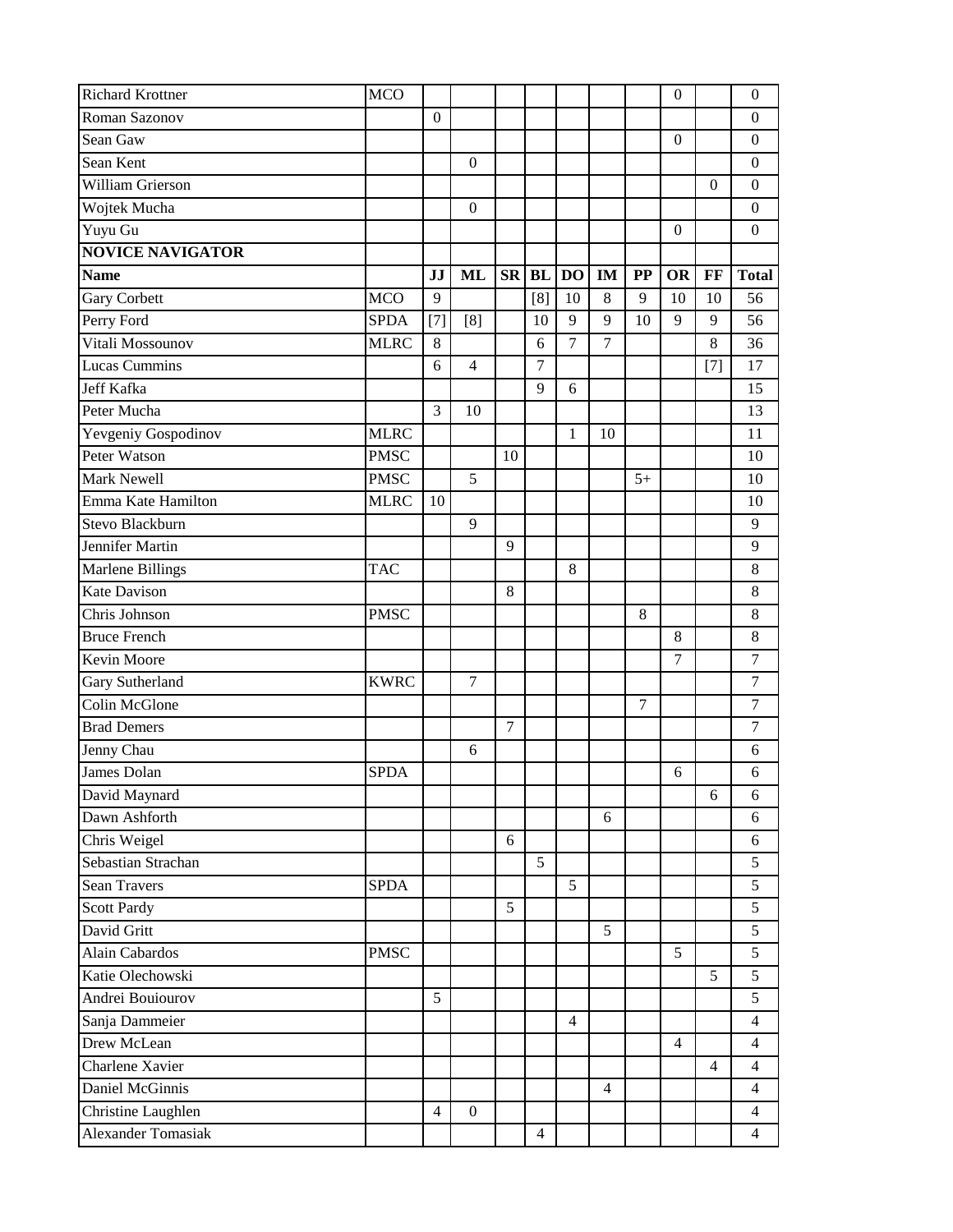| Douglas Harvey         |            |                |                  |  |                  |  | $\boldsymbol{0}$ | 3                | 3                |
|------------------------|------------|----------------|------------------|--|------------------|--|------------------|------------------|------------------|
| Zack Craig             |            |                | 3                |  |                  |  |                  |                  | 3                |
| <b>Emily Dowell</b>    |            |                |                  |  |                  |  | 3                |                  | $\mathfrak{Z}$   |
| Cam Watts              |            |                |                  |  | 3                |  |                  |                  | $\overline{3}$   |
| <b>Trevor Wilson</b>   |            |                |                  |  | $\overline{2}$   |  |                  |                  | $\overline{2}$   |
| Daniel Brotherson      |            |                |                  |  |                  |  |                  | $\overline{2}$   | $\overline{2}$   |
| Taras Magun            |            |                | $\overline{2}$   |  |                  |  |                  |                  | $\overline{2}$   |
| Jim Carrigan           |            |                |                  |  |                  |  | $\overline{2}$   |                  | $\overline{2}$   |
| <b>Christine Smith</b> |            | $\overline{2}$ | $\boldsymbol{0}$ |  |                  |  |                  |                  | $\overline{2}$   |
| Tom Lichti             |            | 1              |                  |  |                  |  |                  |                  | $\mathbf{1}$     |
| Nicole D'Aloisio       |            |                | $\mathbf{1}$     |  |                  |  |                  |                  | $\mathbf{1}$     |
| Marek Kruszewski       |            |                |                  |  |                  |  |                  | 1                | $\mathbf{1}$     |
| Jean-Philippe Roy      |            |                |                  |  |                  |  | 1                |                  | $\mathbf{1}$     |
| <b>Trevor Logan</b>    |            |                | $\boldsymbol{0}$ |  |                  |  |                  |                  | $\mathbf{0}$     |
| Stanislav Gamar        |            |                | $\boldsymbol{0}$ |  |                  |  |                  |                  | $\boldsymbol{0}$ |
| Ray Elbarbary          |            |                |                  |  | $\mathbf{0}$     |  |                  |                  | $\boldsymbol{0}$ |
| <b>Adam Cook</b>       |            |                |                  |  |                  |  | $\mathbf{0}$     |                  | $\boldsymbol{0}$ |
| Quentin Ray            |            |                |                  |  |                  |  | $\mathbf{0}$     |                  | $\boldsymbol{0}$ |
| Cameron Millar         |            |                |                  |  |                  |  | $\mathbf{0}$     |                  | $\boldsymbol{0}$ |
| Marco Pilic            |            |                |                  |  |                  |  | $\mathbf{0}$     |                  | $\mathbf{0}$     |
| Piotr Boruslauwski     |            |                |                  |  |                  |  | $\overline{0}$   |                  | $\mathbf{0}$     |
| Sue Clark              | <b>MCO</b> |                |                  |  |                  |  | $\boldsymbol{0}$ |                  | $\boldsymbol{0}$ |
| Paul Stacey            |            |                |                  |  |                  |  | $\boldsymbol{0}$ |                  | $\boldsymbol{0}$ |
| Paul Rachwal           |            |                | $\boldsymbol{0}$ |  |                  |  |                  |                  | $\mathbf{0}$     |
| Olga Mironenko         |            |                |                  |  | $\boldsymbol{0}$ |  |                  |                  | $\boldsymbol{0}$ |
| Krystyn Kuz            |            |                |                  |  | $\boldsymbol{0}$ |  |                  |                  | $\boldsymbol{0}$ |
| Krisztina Meszaros     |            |                | $\mathbf{0}$     |  |                  |  |                  |                  | $\boldsymbol{0}$ |
| Kevin Chen             |            | $\mathbf{0}$   |                  |  |                  |  |                  |                  | $\boldsymbol{0}$ |
| <b>Jeff MacDonald</b>  |            |                | $\boldsymbol{0}$ |  |                  |  |                  |                  | $\boldsymbol{0}$ |
| <b>Holly Galbraith</b> |            |                |                  |  |                  |  |                  | $\boldsymbol{0}$ | $\boldsymbol{0}$ |
| <b>Allison Haid</b>    |            |                |                  |  |                  |  |                  | $\boldsymbol{0}$ | $\boldsymbol{0}$ |
| Harpreet Panesar       |            |                |                  |  |                  |  |                  | $\boldsymbol{0}$ | $\boldsymbol{0}$ |
| Mike Greer             |            |                |                  |  |                  |  |                  | $\mathbf{0}$     | $\boldsymbol{0}$ |
| <b>Timothy Denton</b>  |            |                |                  |  |                  |  |                  | $\boldsymbol{0}$ | $\boldsymbol{0}$ |
| Derek Walker           |            |                | $\boldsymbol{0}$ |  |                  |  |                  |                  | $\boldsymbol{0}$ |
| Attila Morvai          |            |                | $\boldsymbol{0}$ |  |                  |  |                  |                  | $\boldsymbol{0}$ |

Note:  $"$  = green crew points,  $"$  +  $"$  = organizer points

Only the top 6 scores count for the championship.

of 3 scores without club membership.

These scores are based on RSO interpretation of the published results and club membership lists.

JJ = January Jaunt Rally Jan 16/10 TAC

- ML = Maple Leaf Winter Rally Feb 20-21 MLRC
- SR = Spring Runoff Rally April 17/10 PMSC
- BL = Blossom Rally May 8/10 KWRC